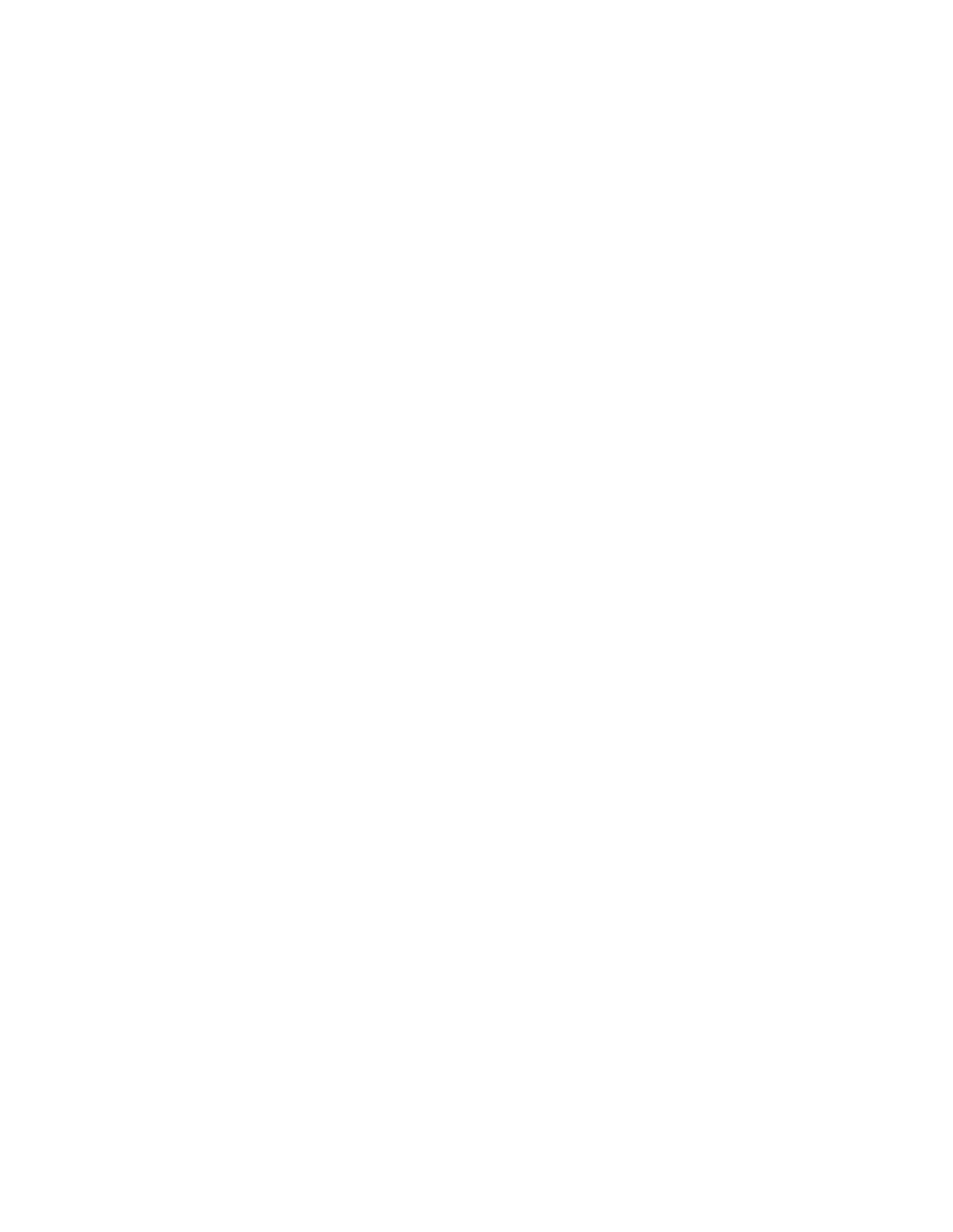## MIL - 4Base-Scorecard: CHC147 - 09-16-16 - MIL 4 @ CHC 5 يسب MIL - 4Base-Scorecard: CHC147 - 09-16-16 - MIL<br>WP: Chapman - LP: Boyer - Sv: - CHC rec 94-53 - Gennett is Game Top Contributor - Coghlan/Almora for CHC in win

 $\cdot \hat{\mathbf{A}}$ Base The 4Base trademark is owner ed by Cycled Solutions LLC.

|                    | MIL - 4BaseScore - Player 4Score by Batting Order<br>CHC147 - 09-16-16 - MIL 4 @ CHC 5<br>WP: Chapman - LP: Boyer - Sv: - CHC rec 94-53 - Gennett is Game Top Contributor - Coghlan/Almora for CHC in win |                 |                         |                |   |                      |                  |                |                |                |             |  |  |
|--------------------|-----------------------------------------------------------------------------------------------------------------------------------------------------------------------------------------------------------|-----------------|-------------------------|----------------|---|----------------------|------------------|----------------|----------------|----------------|-------------|--|--|
|                    |                                                                                                                                                                                                           |                 |                         |                |   |                      | <b>Bat Order</b> |                |                |                |             |  |  |
| Player             | Team                                                                                                                                                                                                      | <b>Position</b> | $\mathbf{1}$            | $\overline{2}$ | 3 | 4                    | 5                | 6              | $\overline{7}$ | 8              | 9           |  |  |
| Gennett            | <b>MIL</b>                                                                                                                                                                                                | 2B              |                         | 13             |   |                      |                  |                |                |                |             |  |  |
| <b>Braun</b>       | <b>MIL</b>                                                                                                                                                                                                | LF.             |                         |                | 9 |                      |                  |                |                |                |             |  |  |
| Arcia              | MIL                                                                                                                                                                                                       | SS              |                         |                |   |                      |                  |                | 8              |                |             |  |  |
| <b>Susac</b>       | MIL                                                                                                                                                                                                       | С               |                         |                |   |                      |                  |                |                | $\overline{7}$ |             |  |  |
| <b>Broxton</b>     | <b>MIL</b>                                                                                                                                                                                                | CF              | $\overline{\mathbf{3}}$ |                |   |                      |                  |                |                |                |             |  |  |
| Santana            | <b>MIL</b>                                                                                                                                                                                                | RF-CF           |                         |                |   |                      |                  | $\overline{2}$ |                |                |             |  |  |
| Carter             | <b>MIL</b>                                                                                                                                                                                                | 1B              |                         |                |   | $\blacktriangleleft$ |                  |                |                |                |             |  |  |
| <b>Nieuwenhuis</b> | MIL                                                                                                                                                                                                       | CF              | $\blacktriangleleft$    |                |   |                      |                  |                |                |                |             |  |  |
| Perez              | MIL                                                                                                                                                                                                       | 3B-RF           |                         |                |   |                      | 1                |                |                |                |             |  |  |
| Pina               | MIL                                                                                                                                                                                                       | PH              |                         |                |   |                      |                  |                |                |                | 1           |  |  |
| Anderson           | <b>MIL</b>                                                                                                                                                                                                | P               |                         |                |   |                      |                  |                |                |                | $\bullet$   |  |  |
| Elmore             | <b>MIL</b>                                                                                                                                                                                                | PH-2B           |                         | $\bullet$      |   |                      |                  |                |                |                |             |  |  |
| Rivera             | <b>MIL</b>                                                                                                                                                                                                | 3B-Dsub         | $\mathbf{0}$            |                |   |                      |                  |                |                |                |             |  |  |
| Villar             | MIL                                                                                                                                                                                                       | PH              |                         |                |   |                      |                  |                |                |                | $\mathbf 0$ |  |  |

Scorecard Sponsored By



**GO** - Meal and Fitness Tracker By Iolo

https://itunes.apple.com/us/app/go-meal-and-fitness-track-er/id785910082?mt=8

# MIL - 4Score Box - Player Totals<br>CHC147 - 09-16-17 - DHC 100 - CHC 16-09-16<br>WP: Chapman - LP: Boyer - Sv: - CHC rec 94-53 - Gennett is Game Top Contributor - Coghlan/Almora for CHC in win

| Player        |     | Team Position | Bat<br>Ord #     | Credit For Run | PA Bases       | <b>BR</b> Bases | <b>Bases Pushed</b> | Player 4Score  | Appearances             | Productivity<br>Rate |
|---------------|-----|---------------|------------------|----------------|----------------|-----------------|---------------------|----------------|-------------------------|----------------------|
| Gennett       | MIL | 2B            | $\overline{2}$   | $\overline{2}$ | 5              | 0               | 6                   | 13             | 4                       | 3.250                |
| Braun         | MIL | LF            | 3                |                | $\overline{4}$ | 0               | 4                   | 9              | 5                       | 1.800                |
| Arcia         | MIL | SS            | $\overline{7}$   | 1              | $\overline{4}$ | $\mathbf 0$     | 3                   | 8              | $\overline{4}$          | 2.000                |
| Susac         | MIL | $\mathsf{C}$  | 8                | 0              | 3              | 4               | $\pmb{0}$           | $\overline{7}$ | $\overline{4}$          | 1.750                |
| Broxton       | MIL | CF            | 1                | 0              | $\overline{2}$ | $\mathbf{1}$    | 0                   | 3              | $\overline{2}$          | 1.500                |
| Santana       | MIL | RF-CF         | 6                | $\mathbf 0$    | $\overline{2}$ | 0               | 0                   | $\overline{2}$ | $\overline{4}$          | 0.500                |
| Carter        | MIL | 1B            | 4                | $\mathbf 0$    | $\overline{1}$ | $\pmb{0}$       | 0                   | 1              | 5                       | 0.200                |
| Nieuwenhuis   | MIL | <b>CF</b>     | $\mathbf{1}$     | 0              | 0              | 0               | 1                   | $\mathbf{1}$   | $\overline{2}$          | 0.500                |
| Perez         | MIL | 3B-RF         | 5                | 0              | 1              | 0               | 0                   | 1              | $\overline{4}$          | 0.250                |
| Pina          | MIL | PH            | $\boldsymbol{9}$ | $\mathbf 0$    | $\mathbf 0$    | 0               | 1                   | 1              | $\mathbf{1}$            | 1.000                |
| Anderson      | MIL | P             | 9                | $\mathbf 0$    | $\mathbf 0$    | $\pmb{0}$       | 0                   | $\mathbf 0$    | $\overline{\mathbf{c}}$ | 0.000                |
| Elmore        | MIL | PH-2B         | $\overline{2}$   | $\mathbf 0$    | $\mathbf 0$    | 0               | 0                   | $\mathbf 0$    | $\mathbf{1}$            | 0.000                |
| Rivera        | MIL | 3B-Dsub       | $\mathbf{1}$     | 0              | 0              | 0               | 0                   | 0              | 1                       | 0.000                |
| Villar        | MIL | PH            | $9\,$            | 0              | $\mathbf 0$    | 0               | $\pmb{0}$           | $\pmb{0}$      | $\mathbf{1}$            | 0.000                |
| <b>Totals</b> |     |               |                  | 4              | 22             | 5               | 15                  | 46             | 40                      | 1.150                |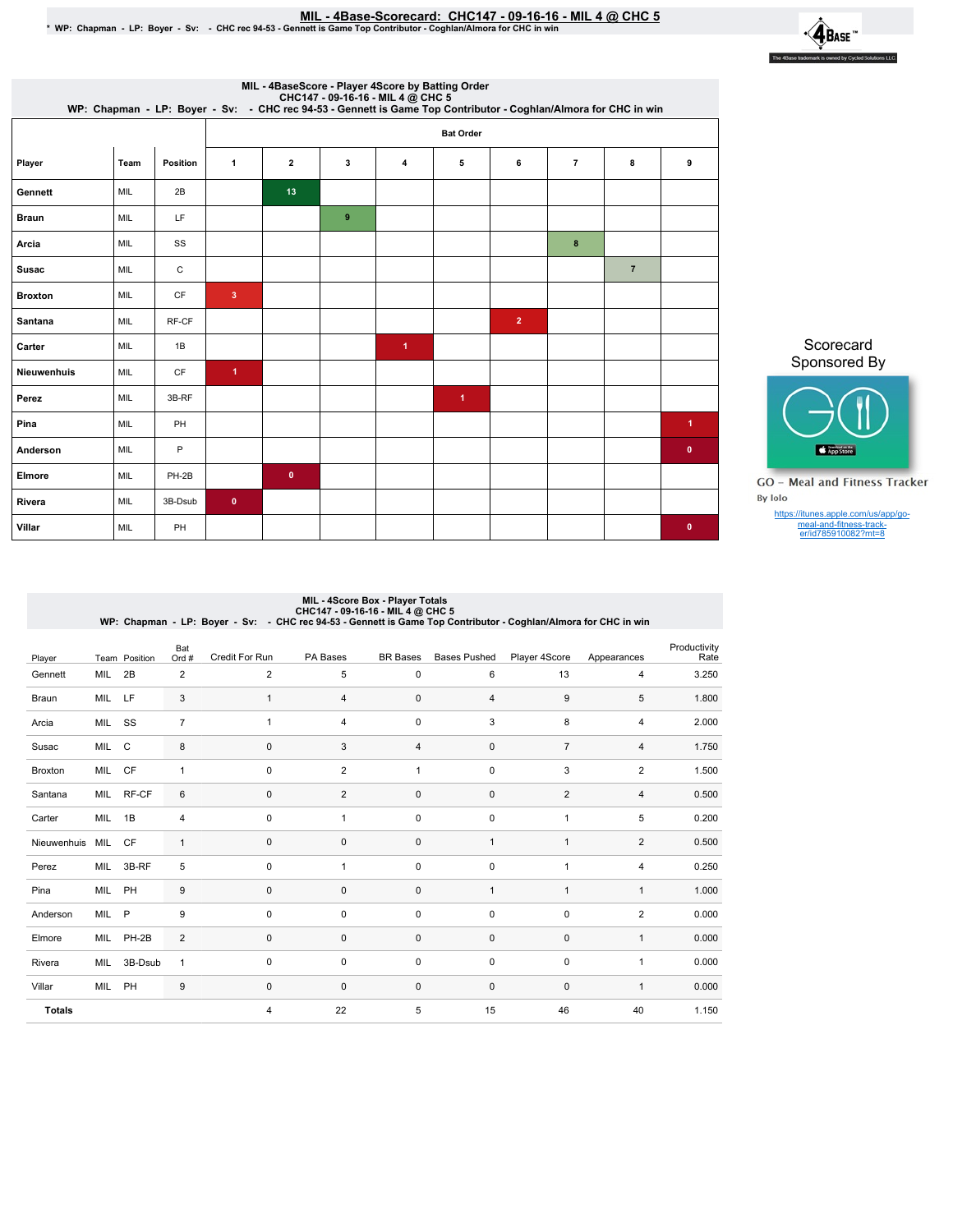|  | : 3 & KDSPDQ / 3 %R\HU 6Y |  | & + & U |
|--|---------------------------|--|---------|
|  |                           |  |         |

|           | %DVH6FRUHFDLG &+&                                                   | # ጼ+ጼ |  |
|-----------|---------------------------------------------------------------------|-------|--|
| <b>HF</b> | * HO GHWALV * DPH 7RS& RO WLEXWRU & RJKODO \$OPRUDIRU& + & LO. ZLO. |       |  |

| 0, / %DVH6FRUH 300 HU 6FRUHE\%DWMQJ2 UGHU<br>$8 + 8$<br>$0, /$ # $8 + 8$<br>: 3 & KDSPDQ /3 %R\HU 6Y & +& U+F * HQQHWAV'*DPH7RS&RQWLEXWRU&RJKODQ\$OPRUDIRU& +& LQZLQ |              |                              |  |  |  |  |           |  |  |  |  |
|----------------------------------------------------------------------------------------------------------------------------------------------------------------------|--------------|------------------------------|--|--|--|--|-----------|--|--|--|--|
|                                                                                                                                                                      |              |                              |  |  |  |  | %DW2 UGHU |  |  |  |  |
| 300 HU                                                                                                                                                               | 7HDP         | 3 RVIMRQ                     |  |  |  |  |           |  |  |  |  |
| * HOOHW                                                                                                                                                              | $0 \sqrt{ }$ | %                            |  |  |  |  |           |  |  |  |  |
| %UDXQ                                                                                                                                                                | $0 \sqrt{ }$ | $\left( \frac{1}{2} \right)$ |  |  |  |  |           |  |  |  |  |
| \$UFID                                                                                                                                                               | $0 \sqrt{ }$ | 66                           |  |  |  |  |           |  |  |  |  |
| 6XVDF                                                                                                                                                                | 0,           | &                            |  |  |  |  |           |  |  |  |  |
| %UR[ VRQ                                                                                                                                                             | 0,           | &)                           |  |  |  |  |           |  |  |  |  |
| 6DQMQD                                                                                                                                                               | $0 \sqrt{ }$ | $5)$ &)                      |  |  |  |  |           |  |  |  |  |
| &DUMU                                                                                                                                                                | 0,           | %                            |  |  |  |  |           |  |  |  |  |
| 1 LHXZ HOKXLV                                                                                                                                                        | $0 \sqrt{ }$ | &)                           |  |  |  |  |           |  |  |  |  |
| 3HJH                                                                                                                                                                 | $0 \sqrt{ }$ | %5)                          |  |  |  |  |           |  |  |  |  |
| 3 <sub>LOD</sub>                                                                                                                                                     | $0 \sqrt{ }$ | $3+$                         |  |  |  |  |           |  |  |  |  |
| \$ QGHU/RQ                                                                                                                                                           | 0,           | 3                            |  |  |  |  |           |  |  |  |  |
| ( OP RUH                                                                                                                                                             | 0,           | $3 + %$                      |  |  |  |  |           |  |  |  |  |
| 5 LYHLD                                                                                                                                                              | $0 \sqrt{ }$ | %' WE                        |  |  |  |  |           |  |  |  |  |
| $91$ $00$                                                                                                                                                            | 0,           | $3+$                         |  |  |  |  |           |  |  |  |  |



<u>KWOSV LWACH-VDSSOBIFRP XVDSSJR</u><br>PHDCDQGILWOH-WWOFN<br>HULG "PW

0,/ 6FRUH%R[ 300\HU7RMOOV<br>4+& 0,/ #&+&<br>3 & KDSPDQ /3 %R\HU 6Y & +& UHF \*HQQHMML/\*DPH7RS&RQMLEXMRU&RJKODQ\$OPRUDIRU&+&LQZLQ :

|                 |            |               | %DW<br>$2 \cup 6$ | & UHGLV) RU5 XQ | 3\$ %DMHV | %5 %DVHV | %DMHV3XWKHG | 300 HU 6 FRUH | \$SSHDUDGFHV | 3 URGXFWYWW<br>5DM |
|-----------------|------------|---------------|-------------------|-----------------|-----------|----------|-------------|---------------|--------------|--------------------|
| 30 NU           |            | 7HDP 3RVMRQ   |                   |                 |           |          |             |               |              |                    |
| * HOCHWV        | 0, /       | $\%$          |                   |                 |           |          |             |               |              |                    |
| %UDXQ           | 0, / / )   |               |                   |                 |           |          |             |               |              |                    |
| \$UFID          | 0, / 66    |               |                   |                 |           |          |             |               |              |                    |
| 6 XVDF          | 0/8        |               |                   |                 |           |          |             |               |              |                    |
| <b>%URIVRO</b>  | 0, / 8     |               |                   |                 |           |          |             |               |              |                    |
| 6DQMOOD         |            | $0, / 5)$ &)  |                   |                 |           |          |             |               |              |                    |
| & DUMU          | 0, /       | $\%$          |                   |                 |           |          |             |               |              |                    |
| 1LHXZHQKXLV 0,/ |            | &)            |                   |                 |           |          |             |               |              |                    |
| 3HUH            | 0, /       | %5)           |                   |                 |           |          |             |               |              |                    |
| 3100            | $0, / 3 +$ |               |                   |                 |           |          |             |               |              |                    |
| \$QGHU/RQ       | 0/3        |               |                   |                 |           |          |             |               |              |                    |
| $($ $@$ RUH     |            | $0, / 3 + \%$ |                   |                 |           |          |             |               |              |                    |
| 5 LYHUD         | 0, /       | %' WE         |                   |                 |           |          |             |               |              |                    |
| $91$ $0$        | $0, / 3 +$ |               |                   |                 |           |          |             |               |              |                    |
| 7RWDOV          |            |               |                   |                 |           |          |             |               |              |                    |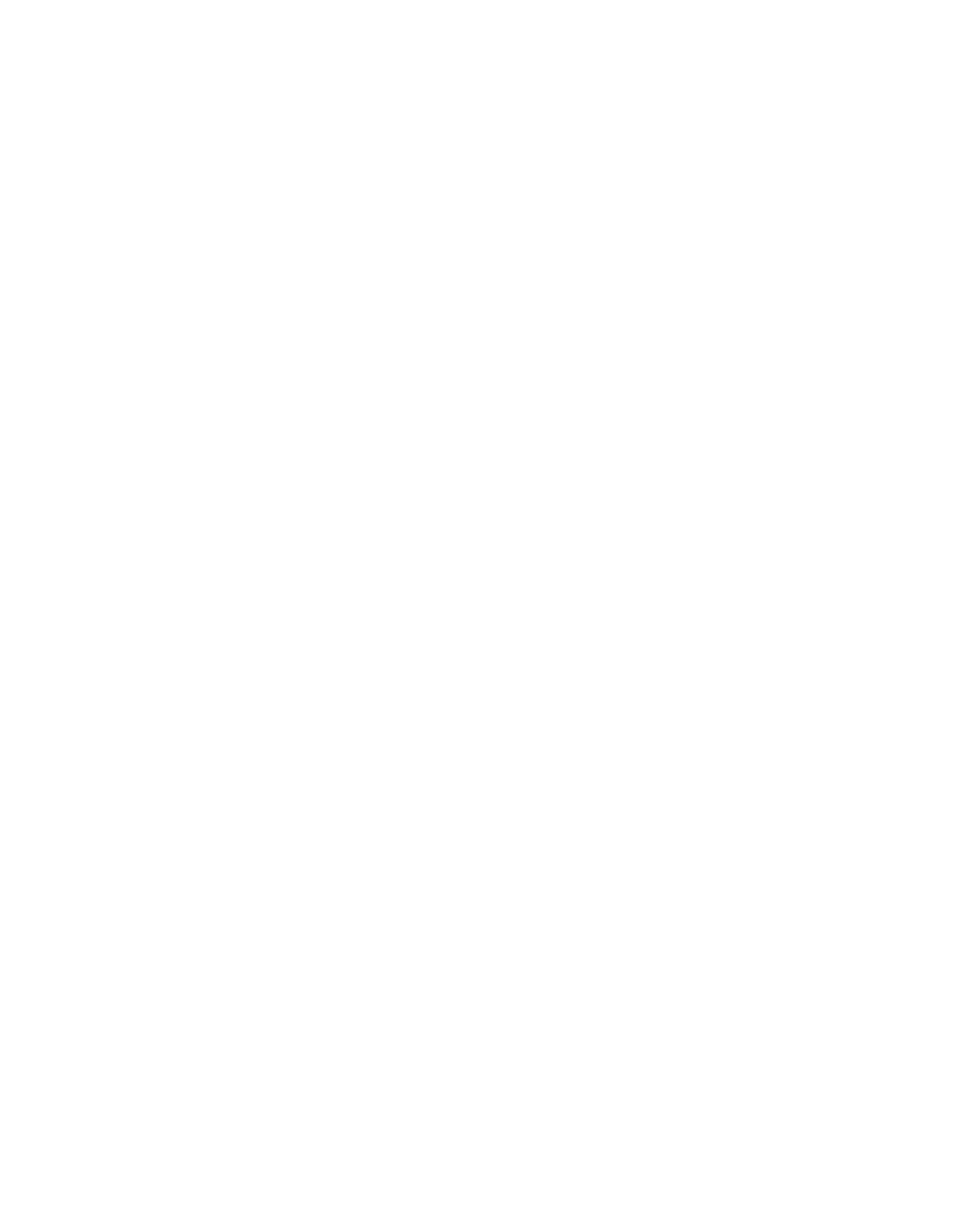### MIL - 4Base-Scorecard: CHC147 - 09-16-16 - MIL 4 @ CHC 5

\*WP:Chapman-LP:Boyer-Sv: -CHCrec94-53-GennettisGameTopContributor-Coghlan/AlmoraforCHCinwin Detail by Bat Order/Player

|                         |              |                        |                    |                            | Detail by Bat Order/Player |                          |                     |                     |                     |                          |
|-------------------------|--------------|------------------------|--------------------|----------------------------|----------------------------|--------------------------|---------------------|---------------------|---------------------|--------------------------|
| <b>Bat Order</b>        | Player       | Position               | Inning             | Play Text                  | LOBStatus                  | Credit For<br>Run        | PA Bases            | <b>BR</b> Bases     | Bases<br>Pushed     | Player 4Score            |
|                         |              |                        | 01                 | 7.Single +2ndSB +3rd-2-Err | Left on 3rd                | $\mathsf{O}\xspace$      | $\mathbf{1}$        | $\overline{2}$      | $\mathsf{O}\xspace$ | 3                        |
|                         | Broxton      | $\mathsf{C}\mathsf{F}$ | 03                 | Walk +CS-2-6               |                            | $\mathsf{O}\xspace$      | $\mathbf{1}$        | $-1$                | $\mathbf 0$         | $\mathsf{0}$             |
|                         |              |                        |                    | <b>Total</b>               |                            | $\underline{0}$          | $\underline{2}$     | $\overline{1}$      | $\underline{0}$     | $\underline{3}$          |
|                         |              |                        | 05                 | $\sf K$                    |                            | $\mathbf 0$              | $\mathbf 0$         | $\mathsf 0$         | $\mathbf 0$         | $\mathsf{O}\xspace$      |
| $\mathbf{1}$            | Nieuwenhuis  | CF                     | 07                 | 6-3 ProdOut                |                            | $\mathbb O$              | $\mathbf 0$         | $\mathbb O$         | $\mathbf{1}$        | $\mathbf{1}$             |
|                         |              |                        |                    | <b>Total</b>               |                            | $\underline{0}$          | $\underline{0}$     | $\underline{0}$     | $\overline{1}$      | $\underline{\mathbf{1}}$ |
|                         |              | 3B-Ds                  | 09                 | $\overline{2}$             |                            | $\mathbb O$              | $\mathsf{O}\xspace$ | $\mathsf 0$         | $\mathsf{O}\xspace$ | $\mathsf{O}\xspace$      |
|                         | Rivera       |                        |                    | <b>Total</b>               |                            | $\underline{0}$          | $\underline{0}$     | $\underline{0}$     | $\underline{0}$     | $\underline{0}$          |
|                         |              |                        | $01$               | $\,6\,$                    |                            | $\mathsf{O}\xspace$      | $\mathbf 0$         | $\mathbb O$         | $\mathsf{O}\xspace$ | $\mathsf{O}\xspace$      |
|                         |              |                        | 03                 | $\overline{7}$             |                            | $\mathbb O$              | $\mathbf 0$         | $\mathsf 0$         | $\mathsf{O}\xspace$ | $\mathsf{0}$             |
|                         | Gennett      | 2B                     | 05                 | 7.Single                   | Left on 1st                | $\mathbb O$              | $\mathbf{1}$        | $\mathbb O$         | $\mathbf{1}$        | $\sqrt{2}$               |
| $\overline{2}$          |              |                        | 07                 | .HomeRun RF                |                            | $\sqrt{2}$               | $\overline{4}$      | $\mathbb O$         | 5                   | 11                       |
|                         |              |                        |                    | <b>Total</b>               |                            | $\underline{2}$          | $\overline{5}$      | $\underline{0}$     | $\underline{6}$     | 13                       |
|                         |              | PH-2B                  | 10                 | $\sf K$                    |                            | $\mathbf 0$              | $\mathbf 0$         | $\mathbb O$         | $\mathsf{O}\xspace$ | $\mathsf{O}\xspace$      |
|                         | Elmore       |                        |                    | Total                      |                            | $\underline{0}$          | $\underline{0}$     | $\underline{0}$     | $\underline{0}$     | $\underline{0}$          |
|                         |              |                        | 01                 | Κ                          |                            | $\mathbb O$              | $\mathbf 0$         | $\mathbb O$         | $\mathbf 0$         | $\mathsf{O}\xspace$      |
|                         |              |                        | 03                 | .HomeRun CF                |                            | $\mathbf{1}$             | $\overline{4}$      | $\mathbb O$         | $\overline{4}$      | $\boldsymbol{9}$         |
|                         |              | LF                     | 05                 | 8                          |                            | $\mathbf 0$              | $\mathbf 0$         | $\mathbb O$         | $\mathsf 0$         | $\mathsf{O}\xspace$      |
| 3                       | <b>Braun</b> |                        | 07                 | $\sf K$                    |                            | $\mathbb O$              | $\mathbf 0$         | $\mathsf 0$         | $\mathsf{O}\xspace$ | $\mathsf{O}\xspace$      |
|                         |              |                        | 10                 | $\sf K$                    |                            | $\mathbf 0$              | $\boldsymbol{0}$    | $\mathsf 0$         | $\mathsf 0$         | $\mathsf{O}\xspace$      |
|                         |              |                        |                    | Total                      |                            | $\underline{\mathbf{1}}$ | $\underline{4}$     | $\underline{0}$     | $\underline{4}$     | $\underline{9}$          |
|                         |              |                        | 01                 | Κ                          |                            | $\mathbf 0$              | $\mathsf{O}\xspace$ | $\mathbb O$         | $\mathbf 0$         | $\mathsf{O}\xspace$      |
| $\overline{\mathbf{4}}$ |              |                        | 03                 | $\sf K$                    |                            | $\mathbb O$              | $\mathbf 0$         | $\mathbb O$         | $\mathsf 0$         | $\mathsf{O}\xspace$      |
|                         |              | 1B                     | 06                 | Κ                          |                            | $\mathbf 0$              | $\mathbf 0$         | $\mathsf 0$         | $\mathbf 0$         | $\mathsf{O}\xspace$      |
|                         | Carter       |                        | 08                 | 7.Single                   | Left on 1st                | $\mathbb O$              | $\mathbf{1}$        | $\mathsf 0$         | $\mathsf 0$         | $\mathbf{1}$             |
|                         |              |                        | 10                 | $\sf K$                    |                            | $\mathbb O$              | $\mathbf 0$         | $\mathbb O$         | $\mathsf{O}\xspace$ | $\mathsf{O}\xspace$      |
|                         |              |                        |                    | Total                      |                            | $\underline{0}$          | $\overline{1}$      | $\underline{0}$     | $\underline{0}$     | $\underline{\mathbf{1}}$ |
|                         |              |                        | 02                 | $\boldsymbol{9}$           |                            | $\mathbf 0$              | $\mathsf{O}\xspace$ | $\mathsf 0$         | $\mathsf 0$         | $\mathsf{O}\xspace$      |
|                         | Perez        | 3B-RF                  | 04                 | 4.Single +DP'd-4-6-3       |                            | $\mathsf{O}\xspace$      | $\mathbf{1}$        | $\mathsf{O}\xspace$ | $\mathsf 0$         | $\mathbf{1}$             |
| 5                       |              |                        | 06                 | 8                          |                            | $\mathbb O$              | $\mathbf 0$         | $\mathbb O$         | $\mathsf 0$         | $\mathsf{O}\xspace$      |
|                         |              |                        | ${\bf 08}$         | 8                          |                            | $\mathbb O$              | $\boldsymbol{0}$    | $\boldsymbol{0}$    | $\mathsf{O}\xspace$ | $\mathsf{O}\xspace$      |
|                         |              |                        |                    | Total                      |                            | $\underline{0}$          | $\overline{1}$      | $\underline{0}$     | $\underline{0}$     | $\overline{1}$           |
|                         |              |                        | 02                 | 8                          |                            | $\mathsf 0$              | $\mathsf{O}\xspace$ | $\mathsf 0$         | $\mathsf{O}\xspace$ | $\mathbf 0$              |
|                         |              |                        | 04                 | 8                          |                            | $\mathsf{O}\xspace$      | $\mathsf{O}\xspace$ | $\mathsf 0$         | $\mathsf{O}\xspace$ | $\mathsf{O}\xspace$      |
| 6                       | Santana      | $RF-CF$                | 06                 | 9.Double                   | Left on 2nd                | $\mathsf{O}\xspace$      | $\overline{2}$      | $\mathsf 0$         | $\mathsf 0$         | $\overline{c}$           |
|                         |              |                        | 08                 | 8                          |                            | $\mathsf{O}\xspace$      | $\mathsf{O}\xspace$ | $\mathsf 0$         | $\mathsf{O}\xspace$ | $\mathsf{0}$             |
|                         |              |                        |                    | <b>Total</b>               |                            | $\underline{0}$          | $\underline{2}$     | $\underline{0}$     | $\underline{0}$     | $\overline{2}$           |
|                         |              |                        | 02                 | .HomeRun L-CF              |                            | $\mathbf{1}$             | $\overline{4}$      | $\mathsf 0$         | $\overline{4}$      | $\boldsymbol{9}$         |
|                         |              |                        | 04                 | 4-6-3-DP                   |                            | $\mathsf{O}\xspace$      | $\mathsf{O}\xspace$ | $\mathsf 0$         | $-1$                | $-1$                     |
| $\overline{7}$          | Arcia        | SS                     | 06                 | K                          |                            | $\mathbf 0$              | $\mathsf 0$         | $\mathsf 0$         | $\mathsf 0$         | $\mathsf{O}\xspace$      |
|                         |              |                        | 08                 | Κ                          |                            | $\mathbb O$              | $\mathsf{O}\xspace$ | $\mathbb O$         | $\mathsf 0$         | $\mathsf{0}$             |
|                         |              |                        |                    | Total                      |                            | $\underline{\mathbf{1}}$ | $\underline{4}$     | $\underline{0}$     | $\underline{3}$     | $\underline{8}$          |
|                         |              |                        | 02                 | Walk                       | Left on 1st                | $\mathbf 0$              | $\mathbf{1}$        | $\mathsf 0$         | $\mathsf{O}\xspace$ | $\mathbf{1}$             |
|                         |              | $\mathsf C$            | 05                 | 7.Single                   | Left on 2nd                | $\mathsf{O}\xspace$      | $\mathbf{1}$        | $\mathbf{1}$        | $\mathsf 0$         | $\overline{c}$           |
| 8                       | Susac        |                        | 07                 | 8.Single                   |                            | $\mathbf 0$              | $\mathbf{1}$        | $\sqrt{3}$          | $\mathsf{O}\xspace$ | $\overline{4}$           |
|                         |              |                        | 09                 | $\mathbf{3}$               |                            | $\mathsf{O}\xspace$      | $\mathsf{O}\xspace$ | $\mathsf 0$         | $\mathsf 0$         | $\mathsf{0}$             |
|                         |              |                        |                    | <b>Total</b>               |                            | $\underline{0}$          | $\underline{3}$     | $\underline{4}$     | $\underline{0}$     | $\overline{L}$           |
|                         |              | P                      | 02                 | K                          |                            | $\mathsf{O}\xspace$      | $\mathsf{O}\xspace$ | $\mathsf 0$         | $\mathsf 0$         | $\mathsf{O}\xspace$      |
|                         | Anderson     |                        | 05                 | 9                          |                            | $\mathsf{O}\xspace$      | $\mathsf 0$         | $\mathsf 0$         | $\mathsf{O}\xspace$ | $\mathsf{O}\xspace$      |
|                         |              |                        |                    | Total                      |                            | $\underline{0}$          | $\underline{0}$     | $\underline{0}$     | $\overline{0}$      | $\underline{0}$          |
| 9                       | Pina         | PH                     | $07\,$             | 4-3 ProdOut                |                            | $\mathsf{O}\xspace$      | $\mathsf{O}\xspace$ | $\mathbb O$         | $\mathbf{1}$        | $\mathbf{1}$             |
|                         |              |                        |                    | Total                      |                            | $\underline{0}$          | $\underline{0}$     | $\underline{0}$     | $\overline{1}$      | $\underline{1}$          |
|                         | Villar       | PH                     | 09                 | $\sf K$                    |                            | $\mathsf{O}\xspace$      | $\mathsf{O}\xspace$ | $\mathsf 0$         | $\mathsf{O}\xspace$ | $\mathsf{O}\xspace$      |
|                         |              |                        |                    | <b>Total</b>               |                            | $\underline{0}$          | $\underline{0}$     | $\underline{0}$     | $\underline{0}$     | $\underline{0}$          |
|                         |              |                        | <b>Grand Total</b> |                            |                            | $\overline{4}$           | 22                  | $\overline{5}$      | 15                  | $\overline{46}$          |